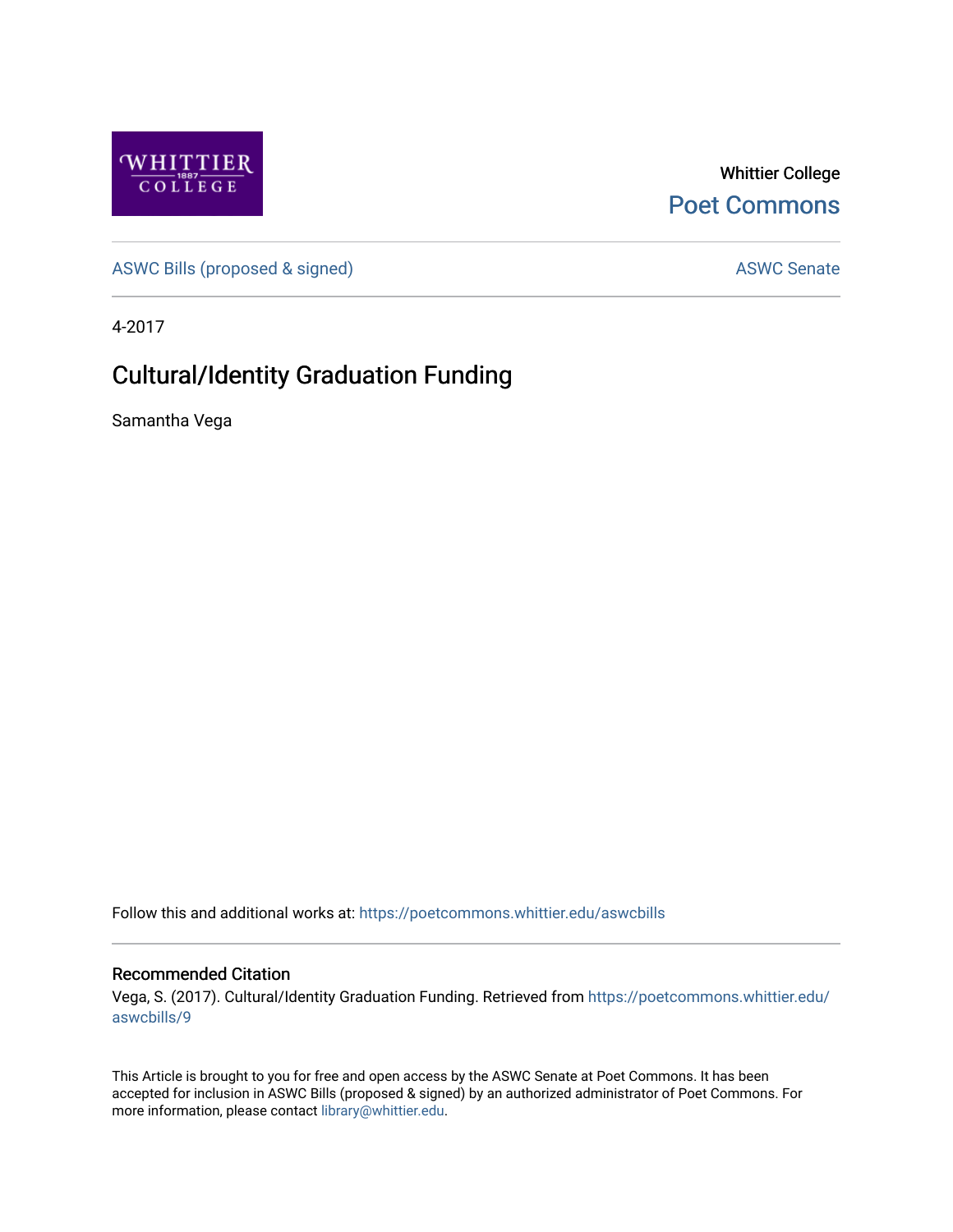## Cultural/Identity Graduation Funding Author: Senator Samantha Vega

Whereas: Whittier College is an institution that prides itself on diversity and inclusion of all identities within its student body

Whereas: Whittier College is designated as a Hispanic Serving Institution as well as an Asian American Native American Pacific Islander Serving Institution

Whereas the Whittier College website sites the founders of Whittier College by stating "Our Quaker founders believed that the divine light lies within each person and that all individuals should be treated with dignity and respect."<sup>1</sup>

Whereas: Whittier College boasts being on the forefront of creating a campus that reflects "the ethnic diversity of our nation"<sup>2</sup>

Whereas: One of the four C's of Whittier College is the understanding and appreciation of Cultural perspectives

Whereas: Whittier College was ranked number eleven on U.S News "Campus Ethnic Diversity" list for liberal arts campus'<sup>3</sup>

Whereas: Whittier College was included in World News' 2017 "America's Best Colleges" liberal arts college list due to its commitment to "social mobility (recruiting and graduating low-income students), research (producing cutting-edge scholarship and Ph.D.s), and service (encouraging students to give something back to their country)."<sup>4</sup>

Whereas:Whittier College was awarded a 2.6 million dollar grant to enhance STEM Learning due to its standing as a Hispanic Serving Institution by The Department of Education's Title V, Hispanic-Serving Institutions Program<sup>5</sup>

<sup>1</sup> <https://www.whittier.edu/about/diversity>

<sup>2</sup> <https://www.whittier.edu/about/diversity>

<sup>3</sup> <https://www.whittier.edu/news/09-13-16>

<sup>4</sup> <https://www.usnews.com/best-colleges/rankings/national-liberal-arts-colleges>

<sup>5</sup> <https://www.whittier.edu/news/10-7-15-1>